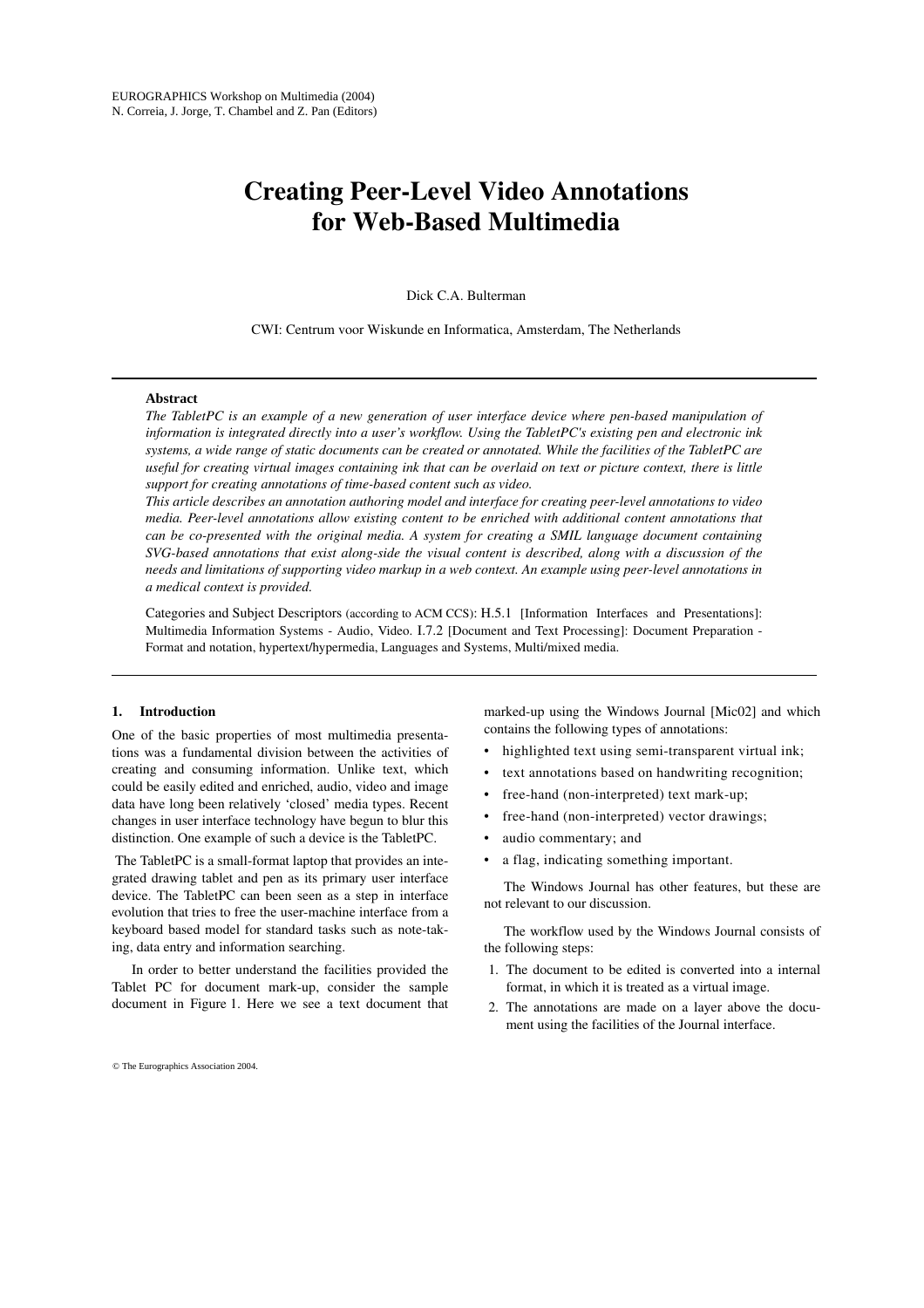

**Figure 1.** *Annotation using the Windows Journal [Mic02].*

- 3. The annotations can be lightly edited that is, they can be moved and erased.
- 4. The annotations are saved with the document in a combined file.

While the facilities of the Tablet PC's embedded annotation system are very impressive — especially at first glance — the underlying annotation model has a number of restrictions. A principal problem is that annotations can only be attached to static documents, and then only to a single projection of that document as an un-interpreted image.

The TabletPC's pen-and-ink model is one of various approaches to annotating media objects. Understanding the differences in scope of these approaches is important in constructing an annotation system. A classical definition of annotation reads:

## *Meta-information associated with a document providing an enrichment of the document* (Rigamonti, 1998)

The unfortunate aspect of this definition is that is ties all annotation to metadata. While metadata-based annotation is useful for archival purposes, it is rarely suited as the basis for augmented presentations of the type described below in Section 2. In order to better differentiate the two major uses of document annotation, we prefer the following definitions:

- *Hierarchical annotations*: document markup (including metadata) that provides an abstract classification of media content for a given use and ontology; and
- *Peer-level annotations*: document markup that provides companion information and which results in augmented media content.

(We also can define other classes, such as syntax annotations for edit lists, but these are beyond the scope of this paper.)

The ultimate goal of our work is to be able to support 'open' peer-level annotations: hierarchical annotations, in which various generations of documents can be created and maintained. As a first step toward this goal, this paper looks at user-related requirements and implementation issues for supporting first-degree peer-level annotation of video media objects. We start with a brief example of the types of annotations we address with our work. We then describe the requirements for a video annotation system and compare these requirements to other examples of annotation systems. We next describe our interface for creating and maintaining peer-level annotations, including the real-time creation of a SMIL document framework with embedded SVG annotation paths. We close the paper with a description of the Ambulant Annotator [Amb04]: an implementation of the annotation environment for creating and viewing annotations based on the concepts presented in the paper. Note that while the TabletPC is used to motivate initial interest in video annotation, the same facilities can be supported on conventional PC's with a digitizing tablet or even a mouseonly interface.

## **2. Peer-level annotation of a video object**

Figure 2 shows three frames of a video of a horse. There are many possible uses for this video: it could be used to showcase the jockey, to describe one of the potential uses of a dirt roadway or as part of a sales brochure for the horse and/or wagon. Describing the video for each of these uses would require the specification of multiple collections of classification keywords, each taken from specialized domain vocabularies.

Suppose that we wanted to use the video as a diagnostic aid in describing symptoms related to problems in the back right leg of the horse. These descriptions could consist of:

- a text document that describes background information on the history of the horse;
- a piece of audio commentary that explains a particular symptom; and
- a set of pen annotations that are placed "on top" of the video, highlighting particular problems at the moment in the video that these are most relevant.

Figure 3 illustrates the video object after such annotations are applied: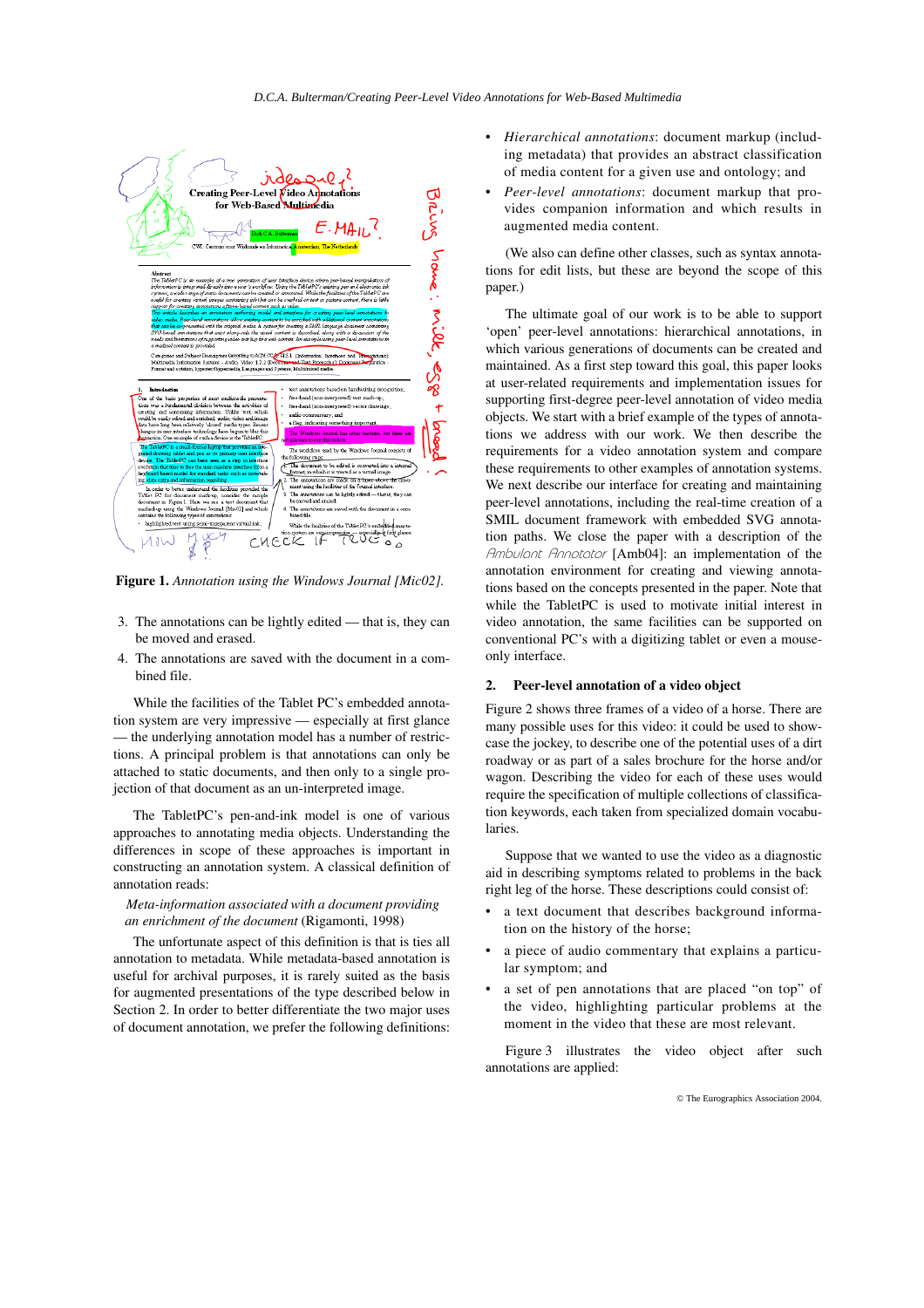

**Figure 2.** *Three fragments from a video object. The horse and rider are shown at 50, 60 and 75 seconds into the video image.*

- The frame labelled  $X_{50}$  contains a small text icon near the upper right corner. Selecting this icon would pause the video and would bring up a page of information in an associated browser.
- The frame labelled  $X_{60}$  contains an audio icon at top right. Selecting this icon would start an audio commentary that was synchronized with the video. The frame also contains an ink object over the horse's back leg. This ink could be used to highlight a particular problem.
- The frame labelled  $X_{75}$  shows the result of having the ink that appeared in  $X_{60}$  be animated and tracked across the image. The object has also changed size and shape during the animation.

A key concern in creating the annotations described above is that all of them must not corrupt the original video: any annotations must consist of separate objects that are presented in parallel with the video object. As will be shown, we use SMIL [BR04] as an encapsulating language to describe both the video and the annotations.

## **3. Annotation characteristics and user interface**

Annotation of audio and video is a by-product of the digital era [DSP91],[MD89]. One of the earliest applications of media annotation was for defining edit lists: collections of media object excerpts that could be used to redefine the order in which media content was rendered [DWC01]. The facilities available for media editing led to research in the area of hierarchical media annotation with various classes of metainformation [FQA88],[Mar97]. The goal of hierarchical markup is either to assist in content classification (for use in indexing or retrieval applications) or in providing an abstract semantic model of the media object's content for (semi-)automatic processing on the media object [HvOR01]. Peer-level annotation techniques for continuous media have been less studies, chiefly because of the limitations of platform and interface technology in supporting this form.

#### **3.1 Hierarchical annotation characteristics**

Hierarchical annotations consist of metadata information that are based on an ontology about a particular subject domain. Figure 4 illustrates a video annotation system that can be used to produce hierarchical annotations on animals.

Hierarchical annotations are created as a post-production activity that provides a content layer that is at a higher level of abstraction than the base document. This can be a useful model when using annotation for searching or analysis, but it is limiting when using annotation for providing augmented content.



**Figure 3.** *Three annotated fragments from a video object. The icon at top right of X<sub>50</sub> indicates the presences of a text annotation. The circle at the center of X60 is an ink markup of the video. This markup travels with the video as an animation through X75.*

© The Eurographics Association 2004.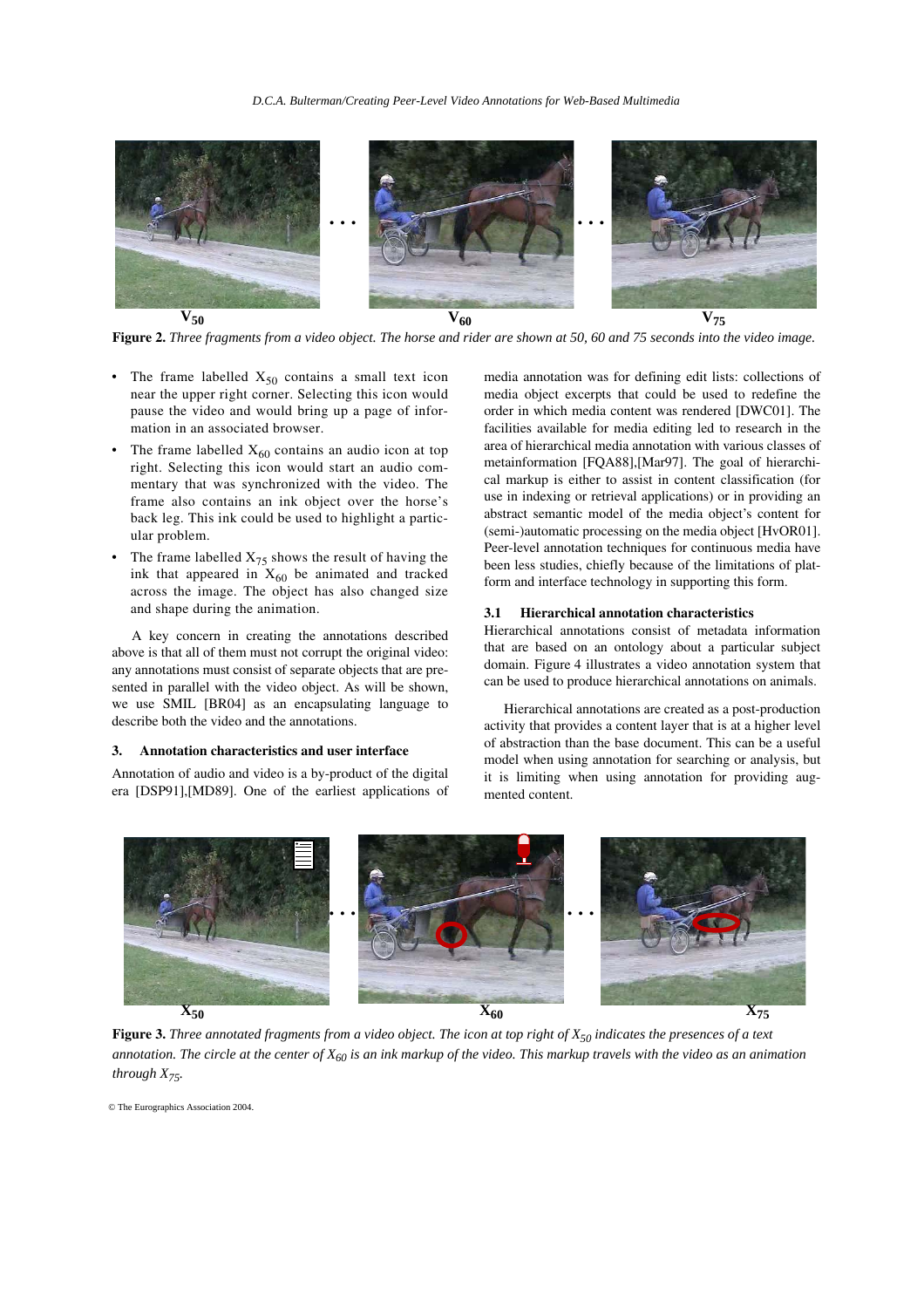*D.C.A. Bulterman/Creating Peer-Level Video Annotations for Web-Based Multimedia*



**Figure 4.** *Example of a video annotation system [IBM02]. This example illustrates various facilities for annotating a single media object. Note that all of the characteristics relate to abstract aspects of the media: that is, the image's contents are considered outside any particular context of use. If we were interested in describing the stance of the ears, the clarity of the eyes or the animal's gait, a totally different keyword ontology would be required.* 

In terms of our example in Section 2, the use of hierarchical annotations is limited. There must be a specific ontology that is rich enough to describe the nuances of a particular symptom set but flexible enough to describe the symptoms in the content of the given application. As we can see from Figure 4, the process of working with a complete ontology is often tedious: only three classes of animal are shown (of which deer is a pretty obvious choice, given the alternatives!). As this example unintentionally illustrates, the definition of a complete and comprehensive ontology is not an easy task, and the definition of a usable interface to tag objects based on that ontology is even more difficult.

While hierarchical annotations may themselves consist of either continuous or discrete media objects, in all practical applications they consist of a collection of text strings.

#### **3.2 Peer-Level Annotations**

Our work looks at annotation as a means for providing dynamic, conditional content. Rather than being used to locate a video object, our annotations are used to clarify and augment object content. Our annotators are consumes of the document's contents, rather than intermediaries that model the content for the use of others.

The creation of peer-level annotations is not so much a post-production activity as an iterative process in which various types of annotations can be attached to a base media object. The annotations themselves may be both discrete (text and images) objects and continuous (audio) objects.

The display of peer-level annotations can be user and use dependent. They may also be conditional. For example, consider the video fragment represented by Figure 5. Here we see three views of a single video. In Figure 5(a), we see the base video. All annotations are hidden, either because the user doesn't want to be influenced by them or because the user isn't authorized to see them. In Figure 5(b), the base video and the annotations are shown. In Figure 5(c), the annotations are augmented by a yellow warning object at lower right. Selecting this object, which may only be available for a restricted class of viewers, would pause the base video and show supplemental content of a conditional nature.

## **3.3 Combining Hierarchical and Peer-Level Annotations**

While our work has been focused on the specification and creation of peer-level annotations, there is no reason to fundamentally separate hierarchical and peer-level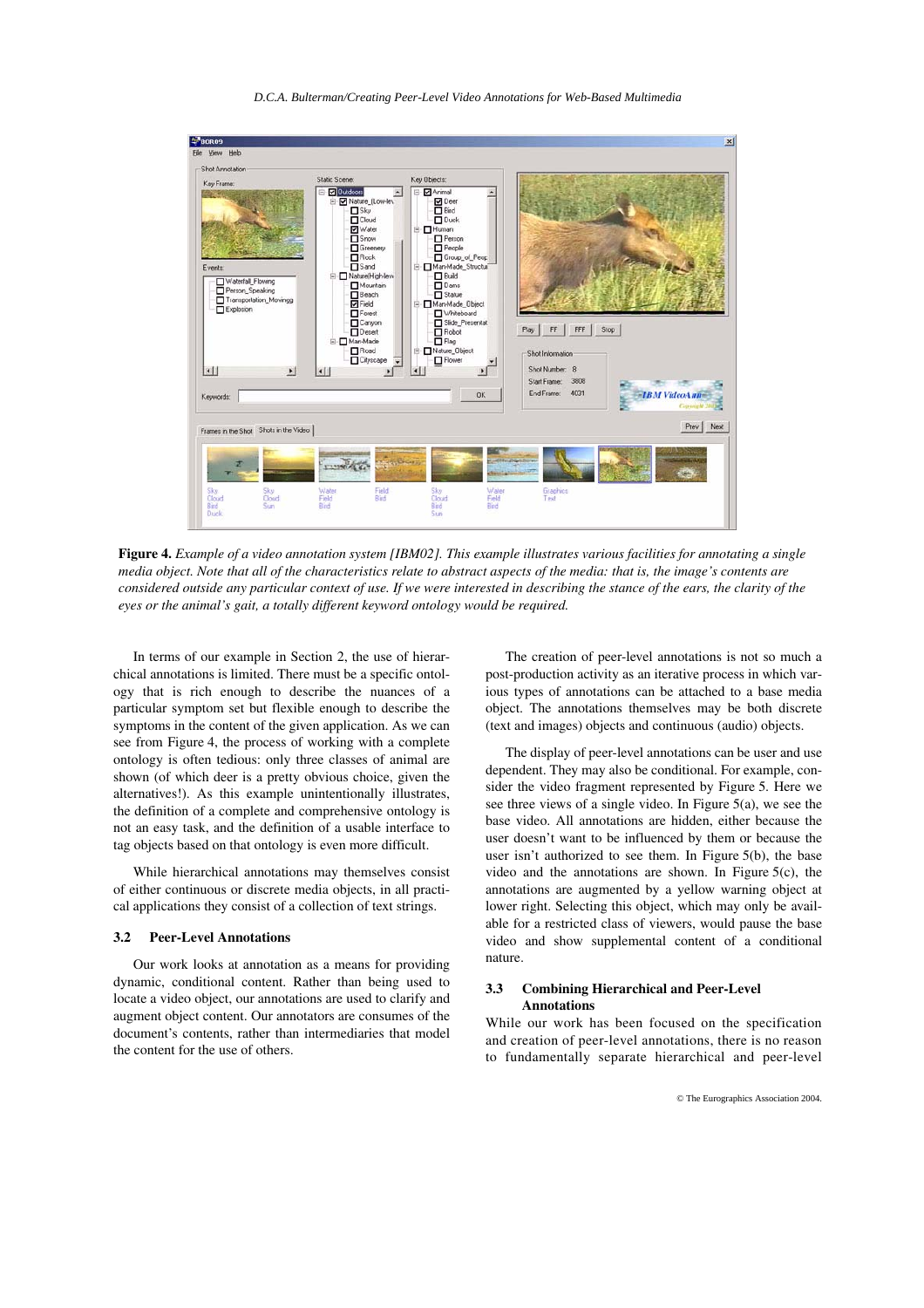

**Figure 5.** *Three Use Cases for Peer-Level Annotations of a Leg Joint Operation. (a) Base video object. (b) Base video with annotations enabled. (c) Based video with annotations and restricted-used content flag.*

annotations. A single media object could contain one or more sets of hierarchical annotations (such as the name of the patient, the type of procedure, the name of the attending physician, etc.) as well as peer level annotations on the procedure found in the video itself. The key distinctions about the two types would be that hierarchical annotations would typically provide information about the video object, while peer-level annotations would provide information about the *use* of the video object.

# **4. Creating and Editing Peer-Level Annotations**

This section considers the facilities available for creating and managing peer-level annotations. We begin with a discussion of the container format used to specify the base media and the annotation set.

#### **4.1 Using SMIL as a Container Format**

The fundamental requirement that must be met for the generalized peer-level annotation of video (and nearly all other media types) is that the annotations must not corrupt the associated base media object. This requirement not only is a result of copyright or ownership restrictions, but also because a single media object may need to be used many times, in many contexts.

In order to satisfy this requirement, we use the SMIL 2.0 language [BR04] as the basic container format for encapsulating the video object and its annotations. SMIL has a number of advantages as a container format: it contains a rich set of media timing and activation primitives; it provides a simple and flexible layout architecture; it provides both systemand user-test attributes for content control; and it provides a rich hypermedia architecture for support temporal links to associated content. SMIL is also widely deployed: it is already available on over 700,000,000 browsers and players, ranging from telephones to supercomputers.

A discussion on the specifics of using SMIL as a container language for peer-level annotations is given in [Bul03].

## **4.2 Workflow for Annotation Creation**

An annotated video is created as an iterative process that consist of previewing a base video object and then extending it with various types of annotation objects.

Figure 6 illustrates the base workflow for creating and editing annotation objects:

- A base video object is selected for annotation. The video may be in any standard video encoding format and it may be located either locally or across a network. (Note that since the video is not being altered, it does not need to be stored locally. The user performing the annotations does not need write access to the object, nor is the object's copyright violated during the annotation process.)
- The base video is sent to a media previewing engine appropriate for its encoding. At the same time, a copy of the video is sent to an annotation editor. The annotation editor is able to control the previewer and is able to recover time codes and individual media frames.
- Depending on the annotation needs, various types of annotations can be attached to the video, under a variety of constraint situations, including:
	- Various types of media can be attached to the video object. These include continuous media or discrete media (text or images). Hybrid media (animated vector graphics) may also be attached.
	- Several types of timing constraints can be applied to the annotation insertion: objects can be inserted as preempting media, the activation of which will cause the base video to pause, or the annotations can be inserted as companion media, the activation of which runs in parallel with the media object presentation.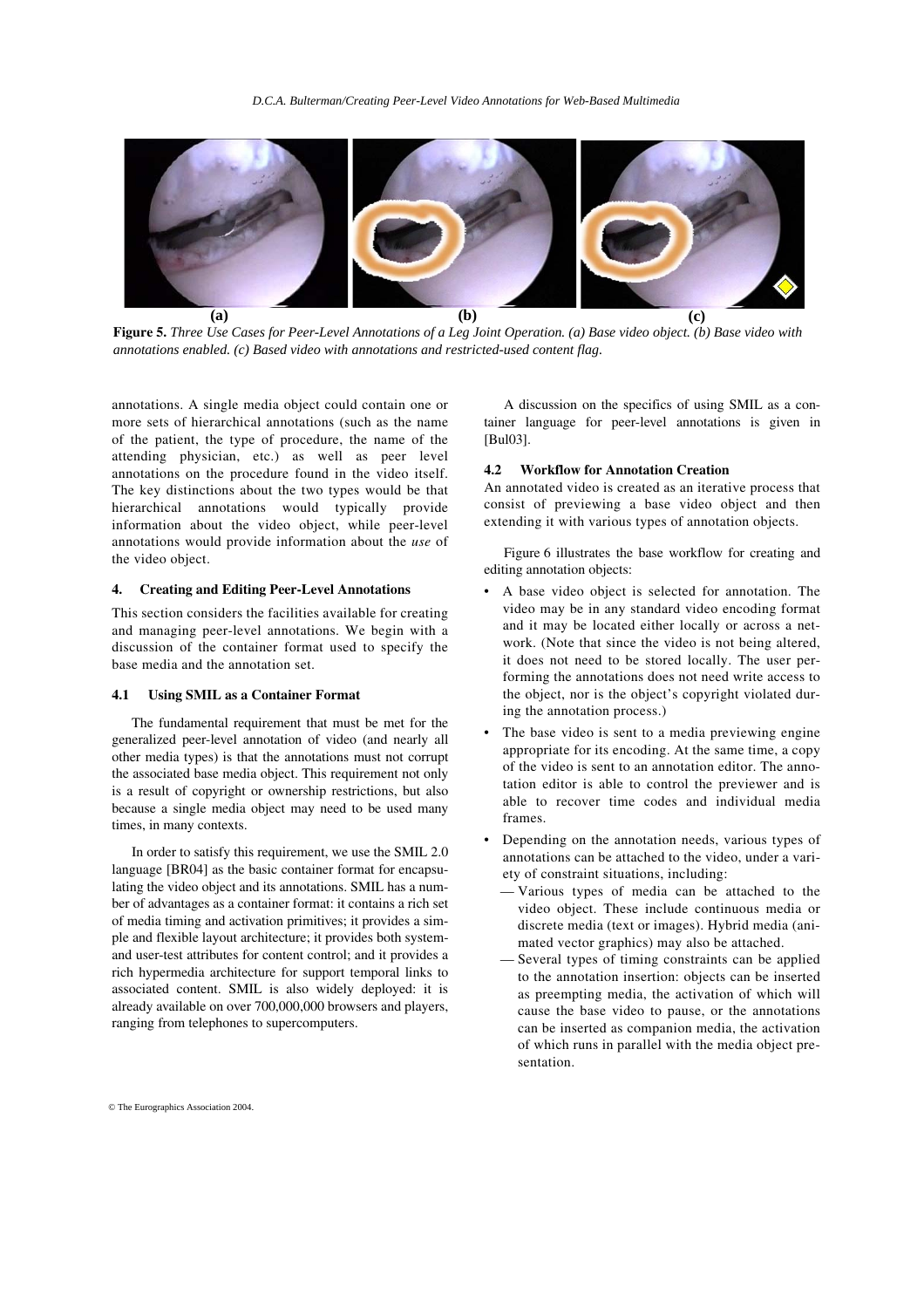*D.C.A. Bulterman/Creating Peer-Level Video Annotations for Web-Based Multimedia*



**Figure 6.** *Workflow Diagram for Capturing Annotations.*

- The display of the annotations can be conditional: an indication of the presence of the media object is given (but activation depends on user interaction), or annotation objects are automatically displayed.
- Individual annotation objects can be restricted to certain classes of users or to specific combinations of system facilities (such as on a type of device or when used inside a local environment).
- After annotations are specified, they can be animated from with the annotation editor. Animations consist of SVG motion paths and temporal scaling operations that are applied to individual annotations.
- The result of the annotation and the video presentation is exported to a SMIL 2.0 document. This document can also be used as the basis for downstream editing of the annotated document.
- The document can be used in any conventional SMIL 2.0 player. (Note that some SMIL players, such as IE-6's HTML+Time do not provide full support for SMIL linking, but all other annotations work as specified.)

Many of the steps in the workflow are independent of the annotation creation device. That is, a pen-based system is not needed for most operations. Special use is used of the pen and digital ink facilities available on the TabletPC for capturing ink annotations. At present, these are converted to SVG objects, which are saved and then transparently imported into the SMIL document structure. Early prototypes of the system used essentially similar functionality by allowing a number of predefined drawing objects to be included as annotations rather than relying on custom inked shapes.

## **5. The Ambulant Annotator**

The workflow described in Section 4.2 has been implemented as part of the AMBULANT ANNOTATOR project [Amb04]. The AMBULANT ANNOTATOR takes base ink functionality provided on the TabletPC and integrates it into a SMIL annotation editor. This section illustrates how individual peer-level annotation tasks can be completed using the ANNOTATOR's editing interfaces.

The general editing interface provided by the AMBU-LANT ANNOTATOR is shown in Figure 7.

#### **5.1 Inserting Text Annotations**

Text annotations can be supplied by dragging the text icon onto the display space. Depending on the temporal moment, a text link will be added to the presentation. The target of the link, the duration of the link and the impact of the link on the presentation can be adjusted by entering a set of properties into the link's property tabs. (See Figure 8.)

#### **5.2 Inserting Audio Annotations**

Audio annotations are inserted by dragging the image icon to the image area. (As with text annotations, the icons are anchored in standard positions at top right.) When an audio annotation is inserted, the user is given the option of having the audio annotation be rendered in parallel with the base media (starting at the time of the insertion) or as a preemptive object. Preemptive objects are modelled in SMIL using the *excl* element and as a *priority class* of a higher precedence than the video.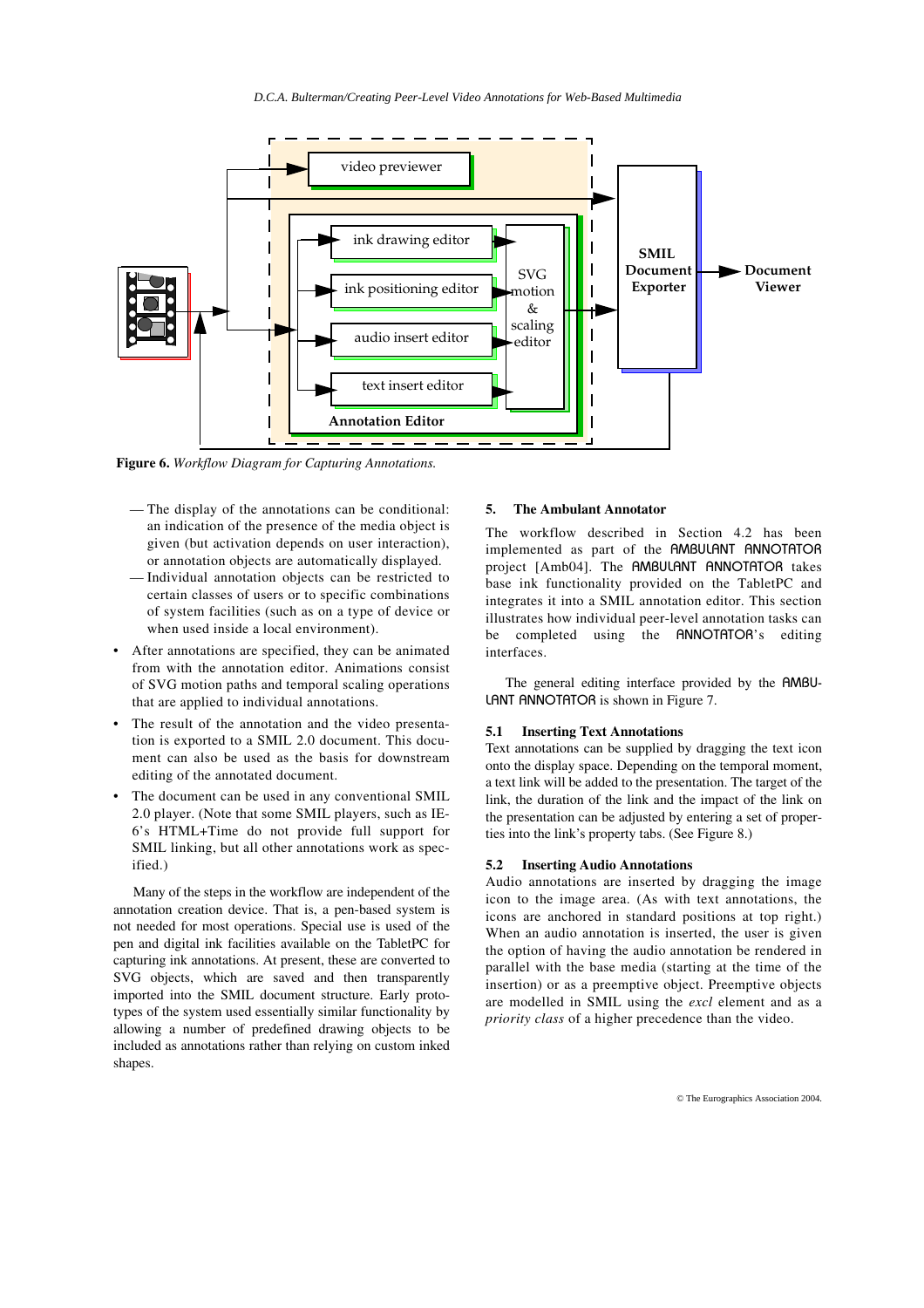![](_page_6_Figure_0.jpeg)

*D.C.A. Bulterman/Creating Peer-Level Video Annotations for Web-Based Multimedia*

**Figure 7.** *General Interface for Specifying Annotations.*

## **5.3 Inserting Image Overlay Annotations**

An image overlay can be inserted onto the video object in an overlay plane. It is added to the document at the temporal moment of the insertion (the moment at which the video is paused). The image can then be scaled and

| Link settings<br>Hyperlink destination |                                          |             |                    |
|----------------------------------------|------------------------------------------|-------------|--------------------|
| C No hyperlink                         | Internal link<br>c                       |             | Browse destination |
| C External link                        | http://www.example.org/video/backgr.html |             | Browse             |
| Show:                                  | new                                      | Access key: |                    |
| Source play state:                     | play                                     | Send to:    | osdefaultbrowse -  |
| Destination play state: play           |                                          | Actuate:    | onLoad             |
| <b>Hyperlink destination</b>           |                                          |             |                    |

**Figure 8.** *Options for Text Annotations.*

© The Eurographics Association 2004.

moved along with the video using the Annotator's animation facilities (see Section 5.5).

## **5.4 Inserting Ink Annotations**

Pen annotations can be captured by the drawing device (if available). The presentation is paused and the ink icon is selected. Once an set of strokes is drawn, they are converted to SVG paths and saved as an SVG object. The object is then included in the presentation as if it were an overlay image.

## **5.5 Animating Motion and Size**

Once a set of animations has been defined, the placement and size of the annotations can be adjusted using an animation editor integrated in the environment. The resulting animations are encoded as SVG motion paths and SVG scaling operators. The animation editor allows the annotation to be selected and then positioned/resized based on the total time of the video object. This works reasonably well for short video objects; for longer objects, a direct time code or higher-order video partitioning scheme may be more appropriate.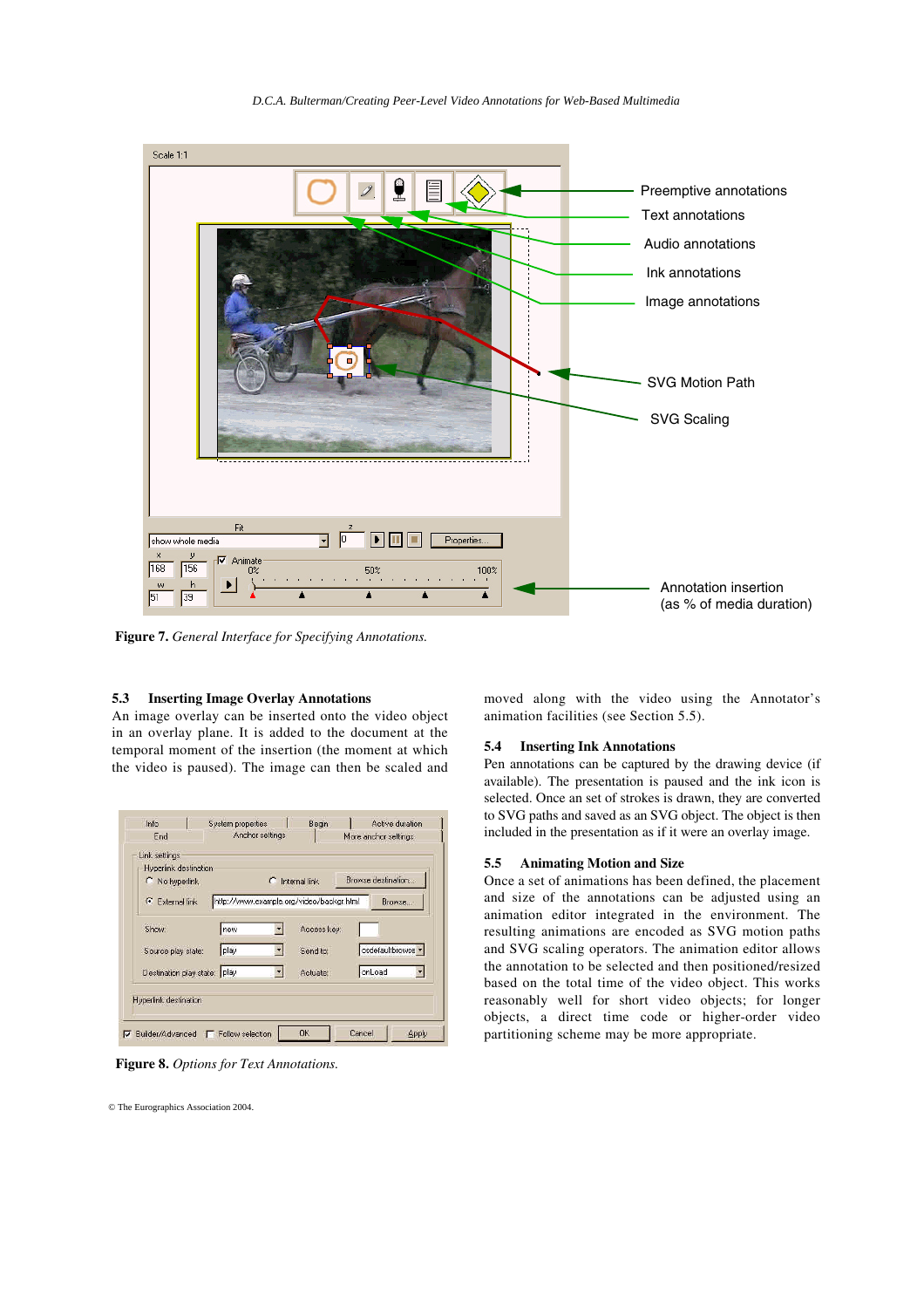## **6. An Example SMIL Encoding**

Figure 9 illustrates a SMIL encoding for a video object that is combined with a series of annotations. The main timing portion of the document contains an exclusive element containing a high priority overlay and a parallel component that contains both the base video and an overlay image. Since the element containing the video starts at time '0', this is the starting point of the presentation. If, during the video, the user selects the Audio Icon, then the higher-priority content is rendered. Otherwise, the video and the overlay are presented. Note the motion path for the overlay.

## **7. Status and Future Work**

The primary goal of our work has been to construct a testbed video annotation tool that can be used to annotate arbitrary videos with various types of annotation content. The first phase of this work is to consider single videos, but in later work we expect to annotate arbitrary SMIL 2.0 base documents.

Our current environment makes use of manual editing and placement of annotations. While may useful results can be obtained manually, there are several sets of convenience features that would enhance the annotation process:

- *Integrated editors for audio*: at present, audio objects can be inserted into a document, but these objects are produced outside of the annotation system. A lightweight system for creating and editing audio annotations would be useful.
- *Automatic motion path tracking*: we currently provide facilities for moving and scaling annotations (either ink, SVG objects or overlay images) based on user selected frames in a presentation. An object recognition system with auto-tracking could enhance the production process.
- *Automatic slideshow reduction*: a fairly simple extension would be to generate a slideshow based on the base video object and its annotations. We do not support this functionality at this time.

```
[1] <?xml version="1.0"?>
[2] <smil xmlns="http://www.w3.org/2001/SMIL20/Language">
[3] <head>
[4] <layout>
[5] <topLayout id="MainWindow" backgroundColor="white" width="400" height="300">
[6] <region id="audio"/>
[7] <region id="Video" left="24" width="352" top="9" height="288" z-index="1"/>
[8] <region id="PenInk" left="12" width="376" top="0" height="300" z-index="2"/>
[9] <region id="TextIcon" left="320" width="20" top="5" height="30" z-index="3"/>
[10] <region id="AudioIcon" left="290" width="20" top="5" height="30" z-index="3"/>
[11] </topLayout>
[12] </layout>
[13] \langlehead><br>[14] \langlebody>
[14] <br/>body><br>[15] <ex
       <excl id="Videos" dur="indefinite" fillDefault="freeze">
[16] <priorityClass id="ExtraInfo" peers="defer">
[17] <audio src="important.mp3" region="audio" begin="AudioObj.activateEvent"/>
[18] </priorityClass>
[19] <priorityClass>
            [20] <par begin="0">
[21] <video src="baseVideo.mpg" region="Video" />
[22] <img id="AudioObj" region="AudioIcon" src="AudioIcon" begin="2"
                      dur="9s" fill="remove" />
[23] <img id="Overlay1" region="PenInk" begin="1.55" dur="8.7s" fill="remove" 
                   src="Images/SVG-O1.gif" customTest="Annotations" 
                   left="64" width="26" top="146" height="21" fit="fill">
[24] <animateMotion values="(64 146);(75 123);(146 140);(160 120);
                     (134 115);(133 115)" 
                    keyTimes="0;0.4013;0.5705;0.74;0.93;1" fill="freeze" dur="8.7s"/>
[25] <animate attributeName="width" values="26;70;66;89;60;47"
                   keyTimes="0;0.4013;0.5705;0.74;0.93;1" fill="freeze" dur="8.7s"/>
[26] <animate attributeName="height" values="21;66;77;51;51;51" 
                    keyTimes="0;0.4013;0.5705;0.74;0.93;1" fill="freeze" dur="8.7s"/>
\begin{array}{cc} [27] & \times /img > \\ [28] & \times /par > \end{array}\langle/par>
[29] </priorityClass>
[30] \langle/excl>
[31] </body>
[32]</smil
```
**Figure 9.** *SMIL 2.0 Example Document with Annotations.*

© The Eurographics Association 2004.